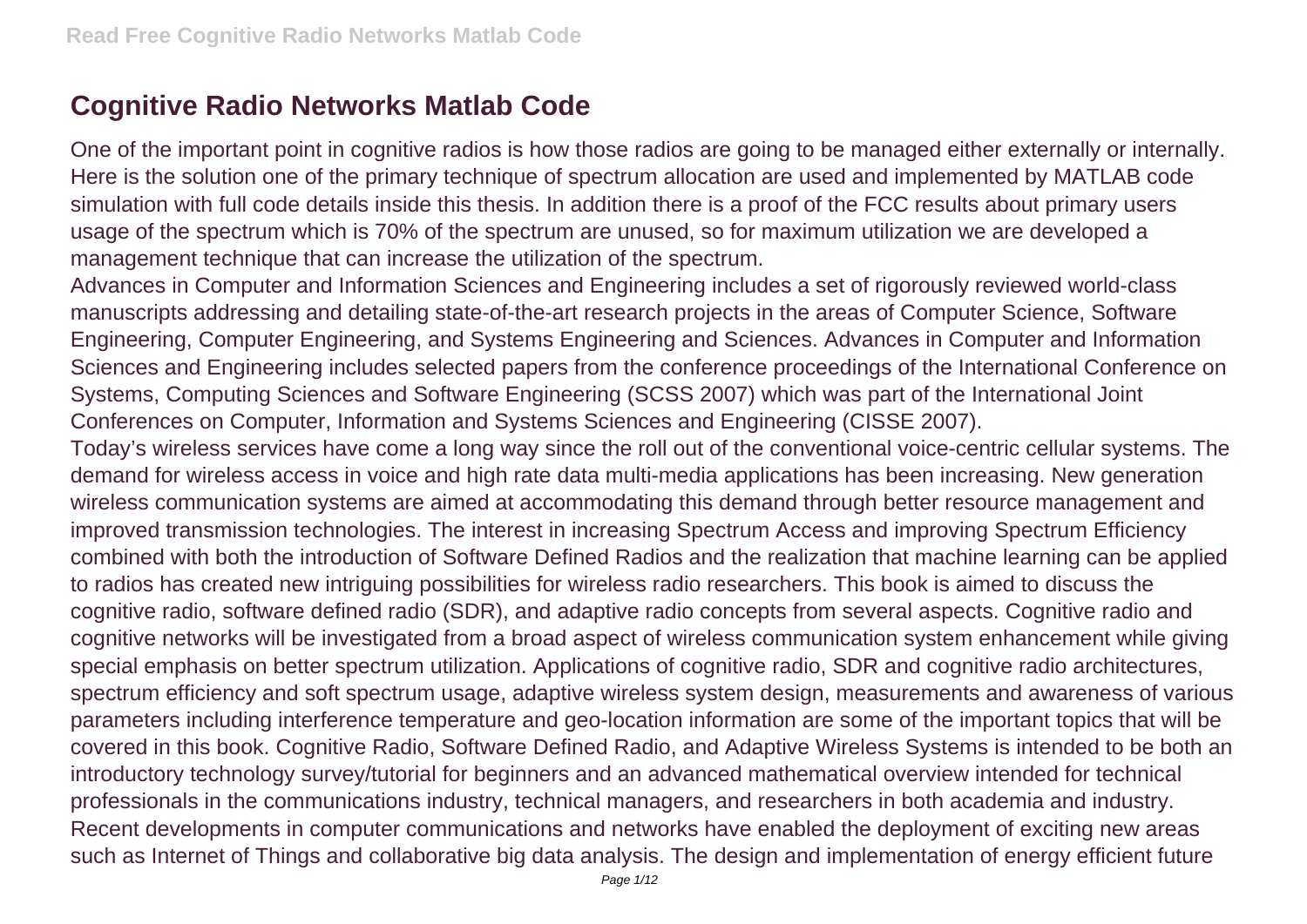generation communication and networking technologies also require the clever research and development of mobile, pervasive, and large-scale computing technologies. Advances in Computer Communications and Networks: from Green, Mobile, Pervasive Networking to Big Data Computing studies and presents recent advances in communication and networking technologies reflecting the state-of-the-art research achievements in novel communication technology and network optimization. Technical topics discussed in the book include: Data Center Networks Mobile Ad Hoc Networks Multimedia Networks Internet of Things Wireless SpectrumNetwork Optimization. This book is ideal for personnel in computer communication and networking industries as well as academic staff and collegial, master, Ph.D. students in computer science, computer engineering, electrical engineering and telecommunication systems.

This book presents the design of delay-efficient packet schedulers for heterogeneous M2M uplink traffic classified into several classes, based on packet delay requirements, payload size, arrival process, etc. Specifically, the authors use tools from queuing theory to determine the delay-optimal scheduling policy. The proposed packet schedulers are designed for a generic M2M architecture and thus equally applicable to any M2M application. Additionally, due to their low implementation complexity and excellent delay-performance, they authors show how they are also well-suited for practical M2M systems. The book pertains primarily to real-time process scheduler experts in industry/academia and graduate students whose research deals with designing Quality-of-Service-aware packet schedulers for M2M packet schedulers over existing and future cellular infrastructure. Presents queuing theoretic analysis and optimization techniques used to design proposed packet scheduling strategies; Provides utility functions to precisely model diverse delay requirements, which lends itself to formulation of utility-maximization problems for determining the delay- or utilityoptimal packet scheduler; Includes detail on low implementation complexity of the proposed scheduler by using iterative and distributed optimization techniques.

Cognitive radio is 5-G technology, comes under IEEE 802.22 WRAN (Wireless Regional Area Network) standards. It is currently experiencing rapid growth due to its potential to solve many of the problems affecting present-day wireless systems. The foremost objective of "Introduction to Cognitive Radio Networks and Applications" is to educate wireless communication generalists about cognitive radio communication networks. Written by international leading experts in the field, this book caters to the needs of researchers in the field who require a basis in the principles and the challenges of cognitive radio networks.

This book gives a thorough knowledge of cognitive radio concepts, principles, standards, spectrum policy issues and product implementation details. In addition to 16 chapters covering all the basics of cognitive radio, this new edition has eight brand-new chapters covering cognitive radio in multiple antenna systems, policy language and policy engine,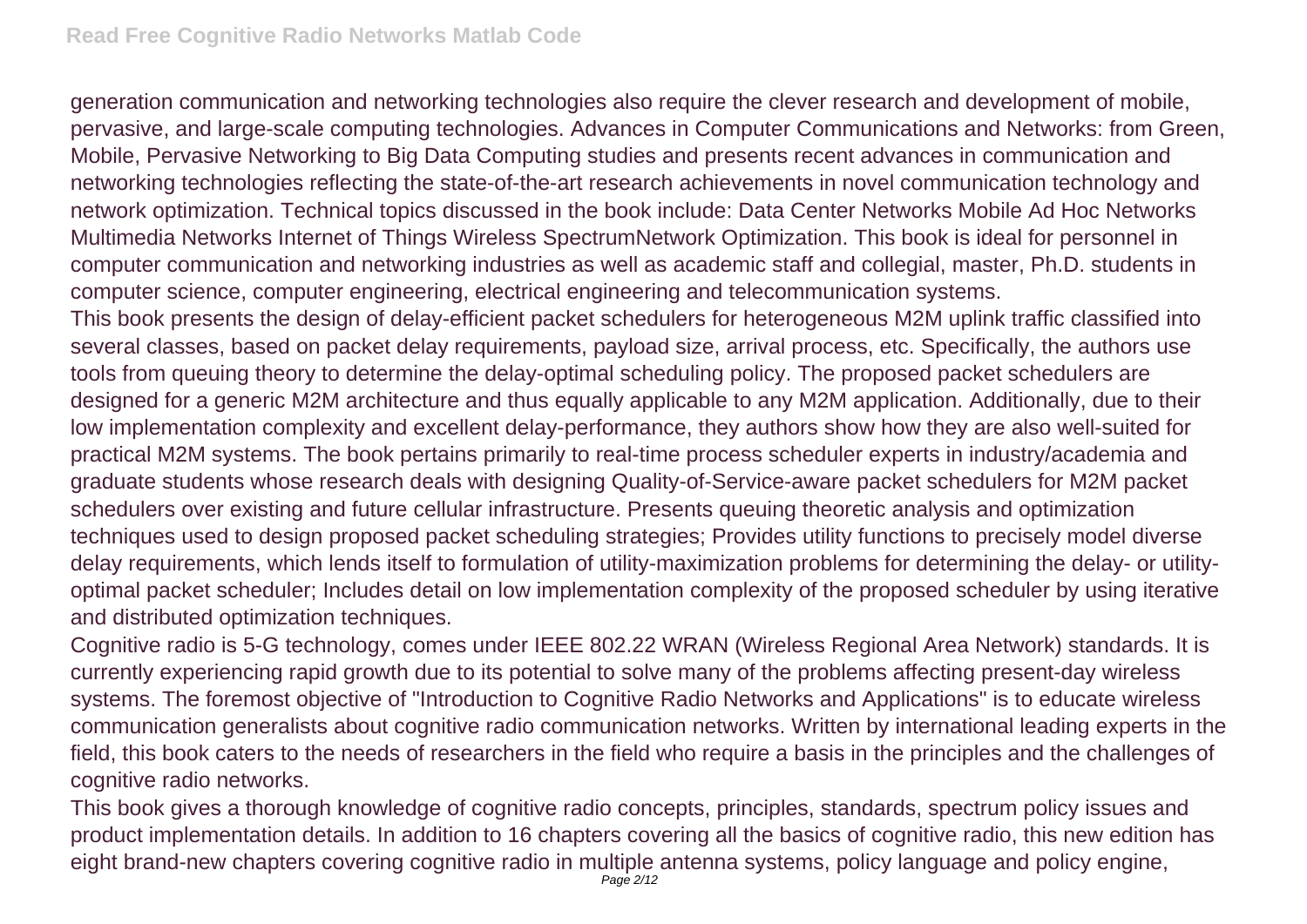spectrum sensing, rendezvous techniques, spectrum consumption models, protocols for adaptation, cognitive networking, and information on the latest standards, making it an indispensable resource for the RF and wireless engineer. The new edition of this cutting edge reference, which gives a thorough knowledge of principles, implementation details, standards, policy issues in one volume, enables the RF and wireless engineer to master and apply today's cognitive radio technologies. Bruce Fette, PhD, is Chief Scientist in the Communications Networking Division of General Dynamics C4 Systems in Scottsdale, AZ. He worked with the Software Defined Radio (SDR) Forum from its inception, currently performing the role of Technical Chair, and is a panelist for the IEEE Conference on Acoustics Speech and Signal Processing Industrial Technology Track. He currently heads the General Dynamics Signal Processing Center of Excellence in the Communication Networks Division. Dr. Fette has 36 patents and has been awarded the "Distinguished Innovator Award". \* Foreword and a chapter contribution by Joe Mitola, the creator of the field \* Discussion of cognitive aids to the user, spectrum owner, network operator \* Explanation of capabilities such as time – position awareness, speech and language awareness, multi-objective radio and network optimization, and supporting database infrastructure

\* Detailed information on product implementation to aid product developers \* Thorough descriptions of each cognitive radio component technology provided by leaders of their respective fields, and the latest in high performance analysis – implementation techniques \* Explanations of the complex architecture and terminology of the current standards activities \* Discussions of market opportunities created by cognitive radio technology

Adoption and Optimization of Embedded and Real-Time Communication Systems presents innovative research on the integration of embedded systems, real-time systems and the developments towards multimedia technology. This book is essential for researchers, practitioners, scientists, and IT professionals interested in expanding their knowledge of this interdisciplinary field.

The book provides insights from the 2nd International Conference on Communication, Computing and Networking organized by the Department of Computer Science and Engineering, National Institute of Technical Teachers Training and Research, Chandigarh, India on March 29–30, 2018. The book includes contributions in which researchers, engineers, and academicians as well as industrial professionals from around the globe presented their research findings and development activities in the field of Computing Technologies, Wireless Networks, Information Security, Image Processing and Data Science. The book provides opportunities for the readers to explore the literature, identify gaps in the existing works and propose new ideas for research.

Cognitive Radio Communications and Networks gives comprehensive and balanced coverage of the principles of cognitive radio communications, cognitive networks, and details of their implementation, including the latest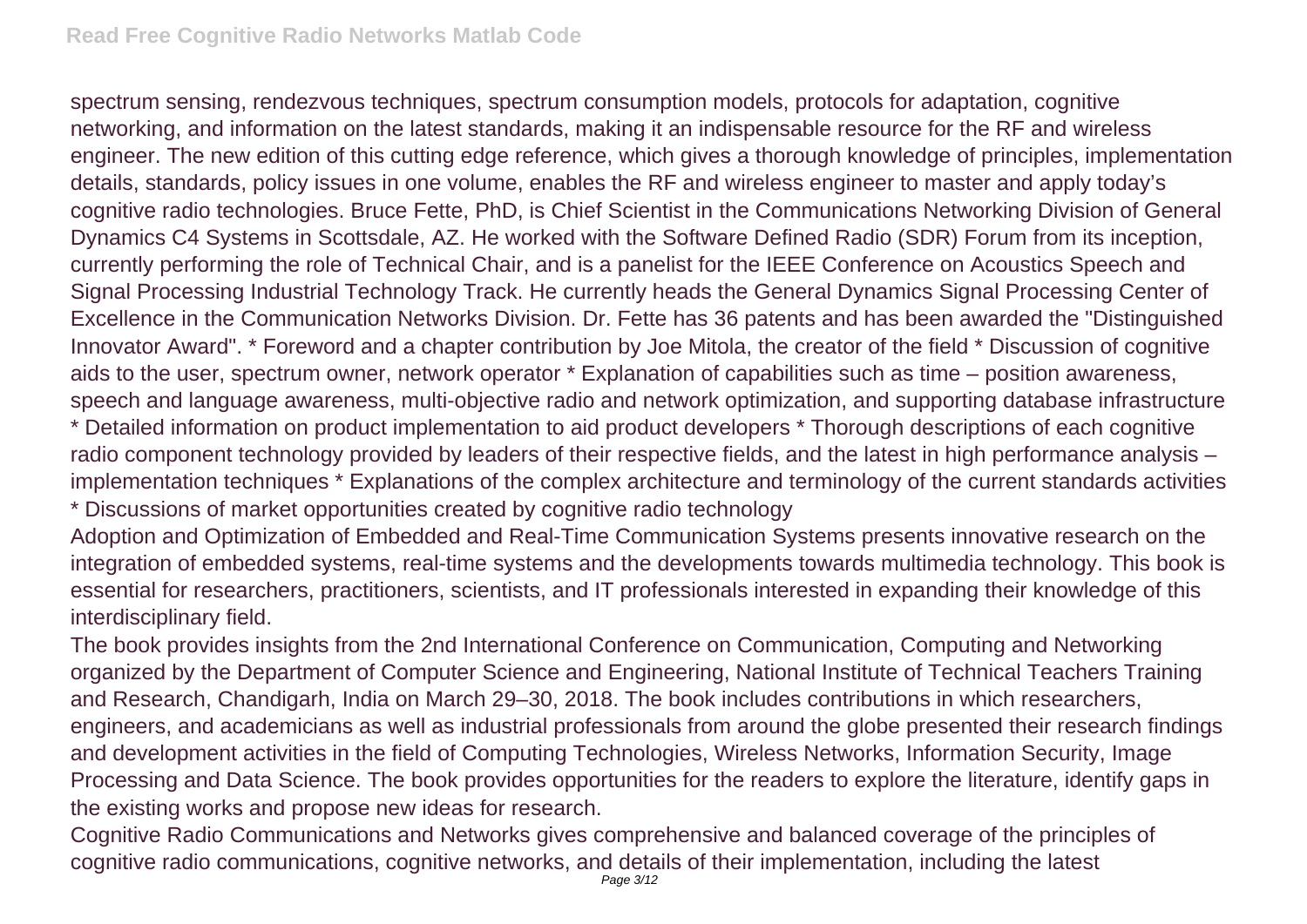developments in the standards and spectrum policy. Case studies, end-of-chapter questions, and descriptions of various platforms and test beds, together with sample code, give hands-on knowledge of how cognitive radio systems can be implemented in practice. Extensive treatment is given to several standards, including IEEE 802.22 for TV White Spaces and IEEE SCC41 Written by leading people in the field, both at universities and major industrial research laboratories, this tutorial text gives communications engineers, R&D engineers, researchers, undergraduate and post graduate students a complete reference on the application of wireless communications and network theory for the design and implementation of cognitive radio systems and networks Each chapter is written by internationally renowned experts, giving complete and balanced treatment of the fundamentals of both cognitive radio communications and cognitive networks, together with implementation details Extensive treatment of the latest standards and spectrum policy developments enables the development of compliant cognitive systems Strong practical orientation – through case studies and descriptions of cognitive radio platforms and testbeds – shows how real world cognitive radio systems and network architectures have been built Alexander M. Wyglinski is an Assistant Professor of Electrical and Computer Engineering at Worcester Polytechnic Institute (WPI), Director of the WPI Limerick Project Center, and Director of the Wireless Innovation Laboratory (WI Lab) Each chapter is written by internationally renowned experts, giving complete and balanced treatment of the fundamentals of both cognitive radio communications and cognitive networks, together with implementation details Extensive treatment of the latest standards and spectrum policy developments enables the development of compliant cognitive systems Strong practical orientation – through case studies and descriptions of cognitive radio platforms and testbeds – shows how "real world" cognitive radio systems and network architectures have been built

This is the third volume in a trilogy on modern Signal Processing. The three books provide a concise exposition of signal processing topics, and a guide to support individual practical exploration based on MATLAB programs. This book includes MATLAB codes to illustrate each of the main steps of the theory, offering a self-contained guide suitable for independent study. The code is embedded in the text, helping readers to put into practice the ideas and methods discussed. The book primarily focuses on filter banks, wavelets, and images. While the Fourier transform is adequate for periodic signals, wavelets are more suitable for other cases, such as short-duration signals: bursts, spikes, tweets, lung sounds, etc. Both Fourier and wavelet transforms decompose signals into components. Further, both are also invertible, so the original signals can be recovered from their components. Compressed sensing has emerged as a promising idea. One of the intended applications is networked devices or sensors, which are now becoming a reality; accordingly, this topic is also addressed. A selection of experiments that demonstrate image denoising applications are also included. In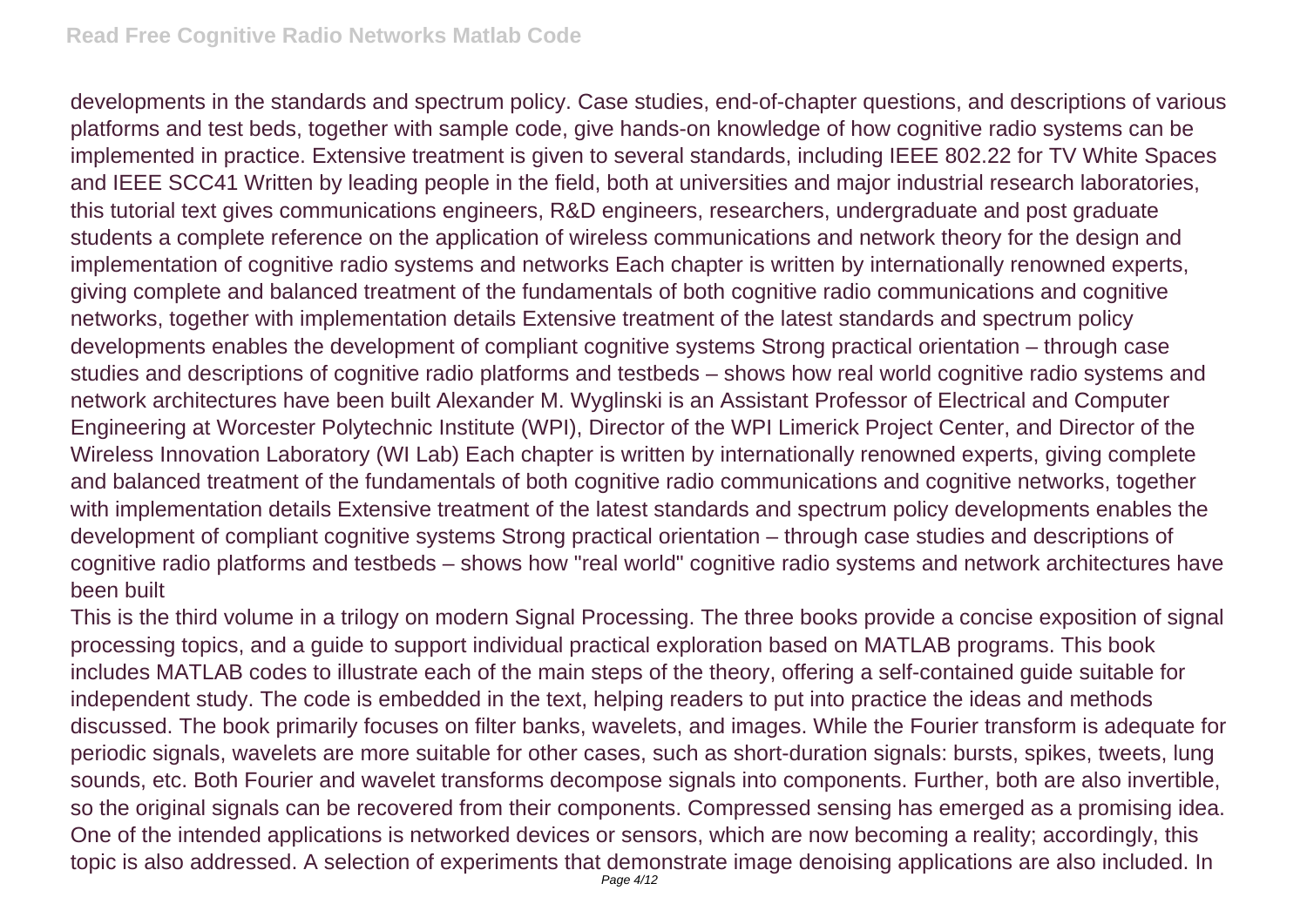the interest of reader-friendliness, the longer programs have been grouped in an appendix; further, a second appendix on optimization has been added to supplement the content of the last chapter.

Radio interference is a problem that has plagued air communication since its inception. Advances in cognitive radio science help to mitigate these concerns. Cognitive Radio Technology Applications for Wireless and Mobile Ad Hoc Networks provides an in-depth exploration of cognitive radio and its applications in mobile and/or wireless network settings. The book combines a discussion of existing literature with current and future research to create an integrated approach that is useful both as a textbook for students of computer science and as a reference book for researchers and practitioners engaged in solving the complex problems and future challenges of cognitive radio technologies.

This book constitutes the refereed proceedings of the 13th EAI International Conference on Cognitive Radio Oriented Wireless Networks, CROWNCOM 2018, held in Ghent, Belgium, in September 2018. The 20 revised full papers were selected from 26 submissions. The papers are organized thematically in tracks: Experimental, Licensed Shared Access and Dynamic Spectrum Access, and PHX and Sensing.

This book focuses on the problem of video streaming over emerging cognitive radio (CR) networks. The book discusses the problems and techniques for scalable video streaming over cellular cognitive radio networks, ad hoc CR networks, cooperative CR networks, and femtocell CR networks. The authors formulate these problems and propose optimal algorithms to solve these problems. Also the book analyzes the proposed algorithms and validates the algorithms with simulations.

This book is a collection of the best research papers presented at the 8th International Conference on Innovations in Electronics and Communication Engineering at Guru Nanak Institutions Hyderabad, India. Featuring contributions by researchers, technocrats and experts, the book covers various areas of communication engineering, like signal processing, VLSI design, embedded systems, wireless communications, and electronics and communications in general, as well as cutting-edge technologies. As such, it is a valuable reference resource for young researchers. Written in an easy-to-follow, tutorial style, this complete guide will allow students to quickly understand the key principles, techniques and applications of MIMO wireless communications. Important concepts such as MIMO channel models, power allocation and channel capacity, space-time codes, MIMO detection and antenna selection are covered in detail, providing practical insights into the world of modern telecommunication systems. The most up-to-date techniques are explained, with examples including spatial modulation, MIMO-based cooperative communications, large-scale MIMO systems, massive MIMO and space-time block coded spatial modulation. Supported by numerous solved examples, review questions, MATLAB problems and lecture slides, and including all the necessary mathematical background, this is Page  $5/12$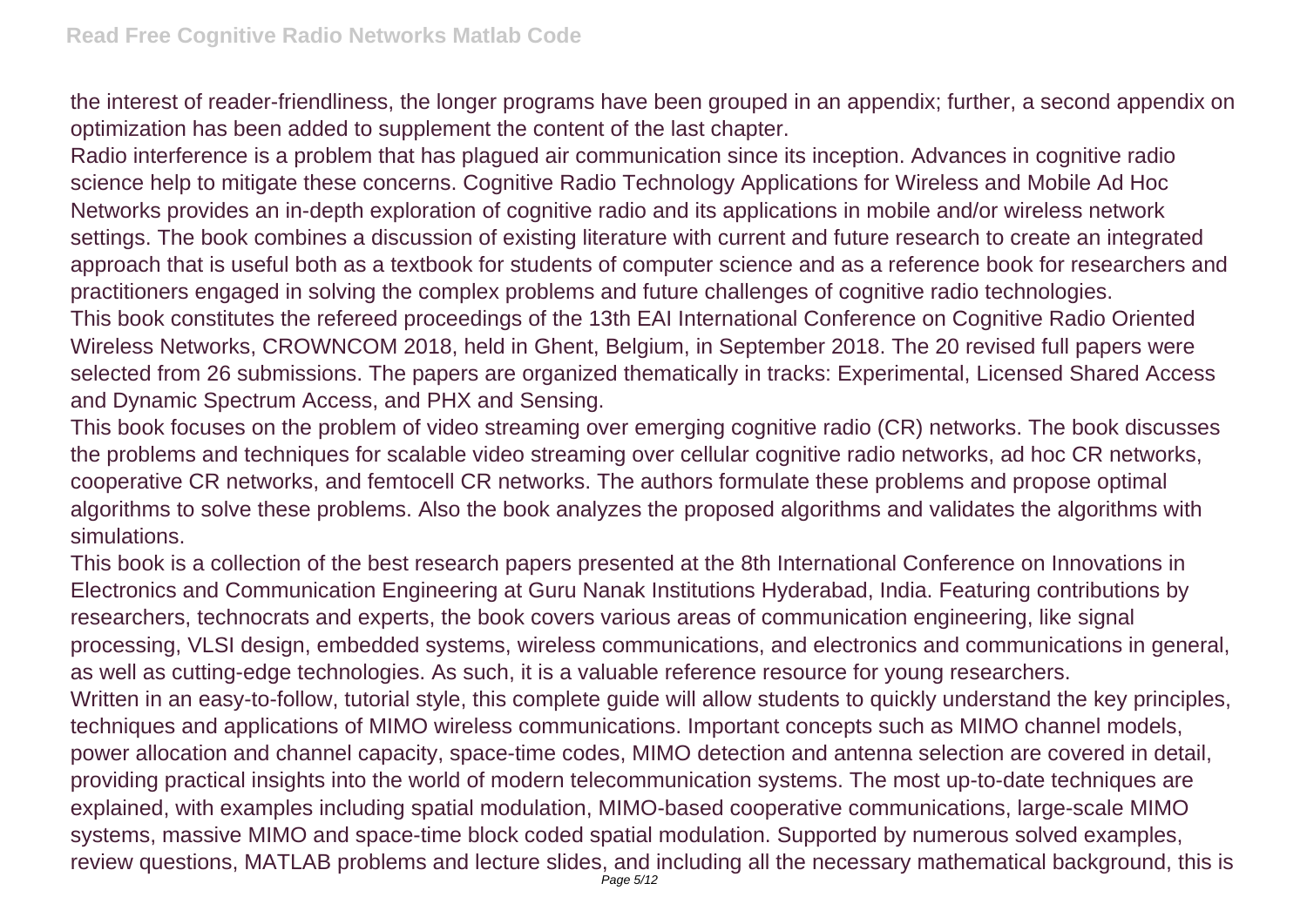an ideal text for students taking graduate, single-semester courses in wireless communications.

Cognitive radio – a paradigm for wireless communication in which either a network or a wireless node changes its transmission or reception parameters to communicate more efficiently and avoid interference -- is one of the most exciting emerging fields in communications technology. Taking an integrated development approach, this cutting-edge book provides you with clear methods for performing quantitative analysis of cognitive radio techniques in a variety of environments. This detailed reference presents a quantitative structure that helps you determine the capability of cognitive radio to address a number of constraints of current radio design. Critical to understanding the operation of cognitive radio, the book develops an analytic model for a range of spectrum environments. Moreover, this unique resource offers you unique insight into the application of dynamic spectrum access (DSA) to improve the performance of all classes of wireless devices. DVD Included! Contains sample cognitive radio environments and closed form approximations of these environments in MATLAB file format. This data enables you to reproduce the analysis provided in the book, perform the exercises in each chapter, and extend the work through independent investigation and research. Advances in Computing, Communication, Automation and Biomedical Technology aims to bring together leading academic, scientists, researchers, industry representatives, postdoctoral fellows and research scholars around the world to share their knowledge and research expertise, to advances in the areas of Computing, Communication, Electrical, Civil, Mechanical and Biomedical Systems as well as to create a prospective collaboration and networking on various areas. It also provides a premier interdisciplinary platform for researchers, practitioners, and educators to present and discuss the most recent innovations, trends, and concerns as well as practical challenges encountered, and solutions adopted in the fields of innovation. This text employs basic techniques of univariate and multivariate statistics for the analysis of time series and signals. With 26 entirely new and 5 extensively revised chapters out of the total of 39, the Mobile Communications Handbook, Third Edition presents an in-depth and up-to-date overview of the full range of wireless and mobile technologies that we rely on every day. This includes, but is not limited to, everything from digital cellular mobile radio and evolving personal communication systems to wireless data and wireless networks Illustrating the extraordinary evolution of wireless communications and networks in the last 15 years, this book is divided into five sections: Basic Principles provides the essential underpinnings for the wide-ranging mobile communication technologies currently in use throughout the world. Wireless Standards contains technical details of the standards we use every day, as well as insights into their development. Source Compression and Quality Assessment covers the compression techniques used to represent voice and video for transmission over mobile communications systems as well as how the delivered voice and video quality are assessed. Wireless Networks examines the wide range of current and developing wireless networks and wireless methodologies. Emerging Applications explores newly developed areas of vehicular communications and 60 GHz wireless communications. Written by experts from industry and academia, this book provides a succinct overview of each topic, quickly bringing the reader up to date, but with sufficient detail and references to enable deeper investigations. Providing much more than a "just the facts" presentation, contributors use their experience in the field to provide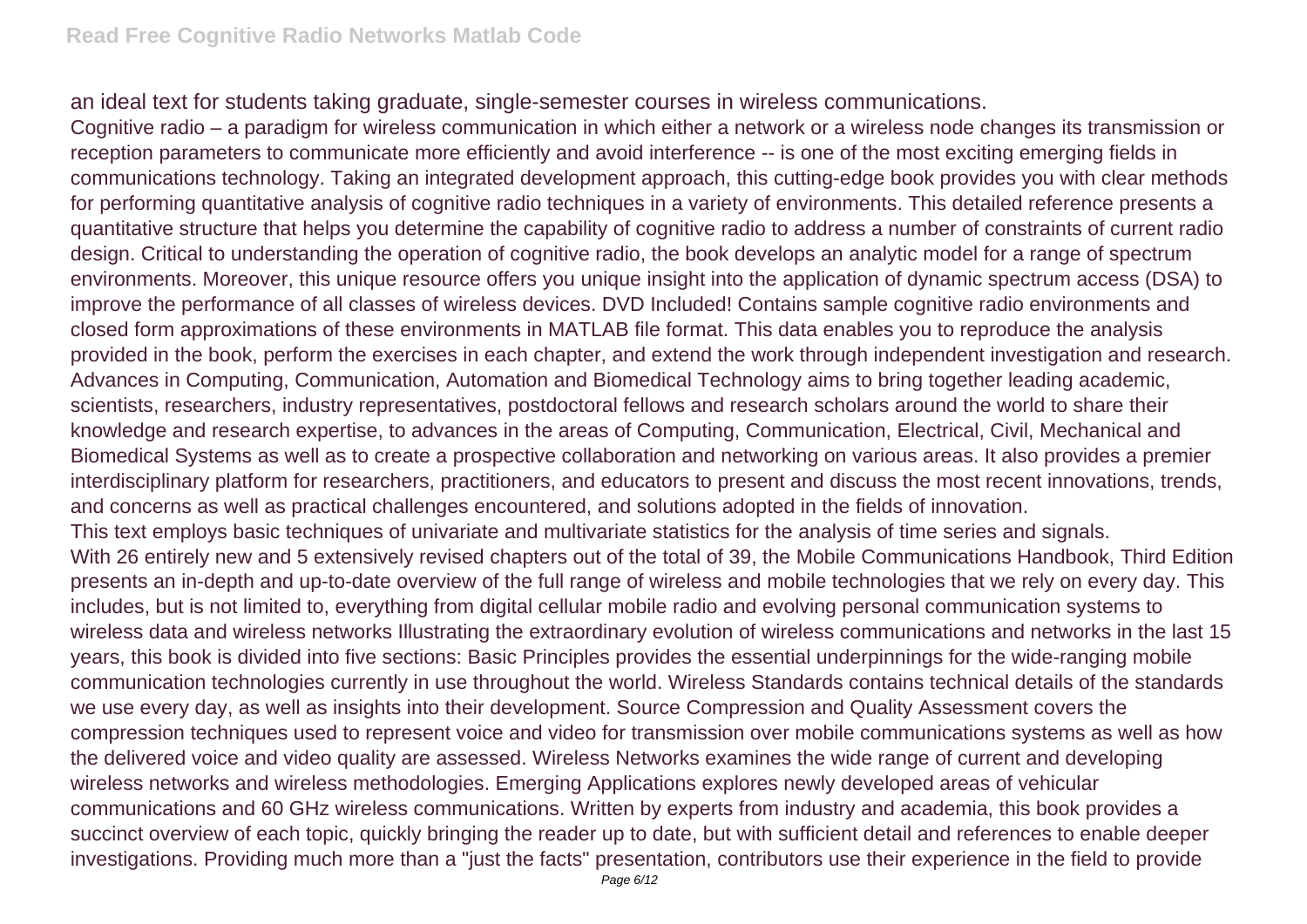insights into how each topic has emerged and to point toward forthcoming developments in mobile communications. "This unique resource provides you with a practical approach to quickly learning the software-defined radio concepts you need to know for your work in the field. By prototyping and evaluating actual digital communication systems capable of performing "overthe-air" wireless data transmission and reception, this volume helps you attain a first-hand understanding of critical design tradeoffs and issues. Moreover you gain a sense of the actual "real-world" operational behavior of these systems. With the purchase of the book, you gain access to several ready-made Simulink experiments at the publisher's website. This collection of laboratory experiments, along with several examples, enables you to successfully implement the designs discussed the book in a short period of time. These files can be executed using MATLAB version R2011b or later. "

Based on the popular Artech House classic, Digital Communication Systems Engineering with Software-Defined Radio, this book provides a practical approach to quickly learning the software-defined radio (SDR) concepts needed for work in the field. This upto-date volume guides readers on how to quickly prototype wireless designs using SDR for real-world testing and experimentation. This book explores advanced wireless communication techniques such as OFDM, LTE, WLA, and hardware targeting. Readers will gain an understanding of the core concepts behind wireless hardware, such as the radio frequency front-end, analog-to-digital and digital-to-analog converters, as well as various processing technologies. Moreover, this volume includes chapters on timing estimation, matched filtering, frame synchronization message decoding, and source coding. The orthogonal frequency division multiplexing is explained and details about HDL code generation and deployment are provided. The book concludes with coverage of the WLAN toolbox with OFDM beacon reception and the LTE toolbox with downlink reception. Multiple case studies are provided throughout the book. Both MATLAB and Simulink source code are included to assist readers with their projects in the field.

Giving a basic overview of the technologies supporting cognitive radio this introductory-level text follows a logical approach, starting with the physical layer and concluding with applications and general issues. It provides a background to advances in the field of cognitive radios and a new exploration of how these radios can work together as a network. Cognitive Radio Networks starts with an introduction to the fundamentals of wireless communications, introducing technologies such as OFDM & MIMO. It moves onto cover software defined radio and explores and contrasts wireless, cooperative and cognitive networks and communications. Spectrum sensing, medium access control and network layer design are examined before the book concludes by covering the topics of trusted cognitive radio networks and spectrum management. Unique in providing a brief but clear tutorial and reference to cognitive radio networks this book is a single reference, written at the appropriate level for newcomers as well as providing an encompassing text for those with more knowledge of the subject. One of the first books to provide a systematic description of cognitive radio networks Provides pervasive background knowledge including both wireless communications and wireless networks Written by leading experts in the field Full network stack investigation

This book constitutes the proceedings of the 7th International ICST Conference, TridentCom 2011, held in Shanghai, China, in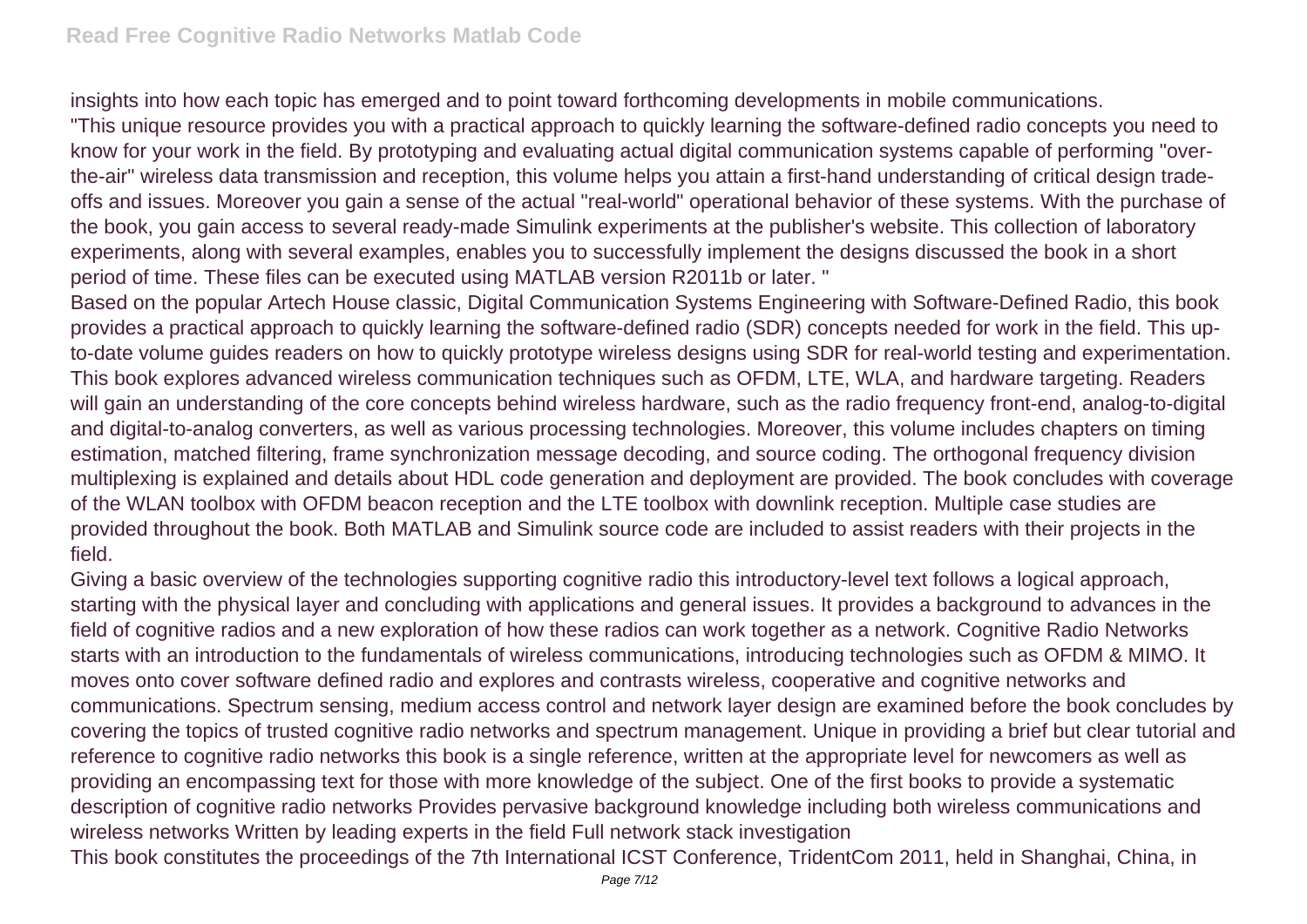April 2011. Out of numerous submissions the Program Committee finally selected 26 full papers and 2 invited papers. They focus on topics as future Internet testbeds, future wireless testbeds, federated and large scale testbeds, network and resource virtualization, overlay network testbeds, management provisioning and tools for networking research, and experimentally driven research and user experience evaluation.

A comprehensive, encompassing and accessible text examining a wide range of key Wireless Networking and Localization technologies This book provides a unified treatment of issues related to all wireless access and wireless localization techniques. The book reflects principles of design and deployment of infrastructure for wireless access and localization for wide, local, and personal networking. Description of wireless access methods includes design and deployment of traditional TDMA and CDMA technologies and emerging Long Term Evolution (LTE) techniques for wide area cellular networks, the IEEE 802.11/WiFi wireless local area networks as well as IEEE 802.15 Bluetooth, ZigBee, Ultra Wideband (UWB), RF Microwave and body area networks used for sensor and ad hoc networks. The principles of wireless localization techniques using time-of-arrival and received-signal-strength of the wireless signal used in military and commercial applications in smart devices operating in urban, indoor and inside the human body localization are explained and compared. Questions, problem sets and handson projects enhances the learning experience for students to understand and appreciate the subject. These include analytical and practical examples with software projects to challenge students in practically important simulation problems, and problem sets that use MatLab. Key features: Provides a broad coverage of main wireless technologies including emerging technical developments such as body area networking and cyber physical systems Written in a tutorial form that can be used by students and researchers in the field Includes practical examples and software projects to challenge students in practically important simulation problems

Liquid crystal technology is a subject of many advanced areas of science and engineering. It is commonly associated with liquid crystal displays applied in calculators, watches, mobile phones, digital cameras, monitors etc. But nowadays liquid crystals find more and more use in photonics, telecommunications, medicine and other fields. The goal of this book is to show the increasing importance of liquid crystals in industrial and scientific applications and inspire future research and engineering ideas in students, young researchers and practitioners. Optimal Resource Allocation in Coordinated Multi-Cell Systems provides a solid grounding and understanding for optimization of practical multi-cell systems and will be of interest to all researchers and engineers working on the practical design of such systems.

Modeling and Simulation of Computer Networks and Systems: Methodologies and Applications introduces you to a broad array of modeling and simulation issues related to computer networks and systems. It focuses on the theories, tools, applications and uses of modeling and simulation in order to effectively optimize networks. It describes methodologies for modeling and simulation of new generations of wireless and mobiles networks and cloud and grid computing systems. Drawing upon years of practical experience and using numerous examples and illustrative applications recognized experts in both academia and industry, discuss: Important and emerging topics in computer networks and systems including but not limited to; modeling, simulation, analysis and security of wireless and mobiles networks especially as they relate to next generation wireless networks Methodologies, strategies and tools, and strategies needed to build computer networks and systems modeling and simulation from the bottom up Different network performance metrics including, mobility, congestion, quality of service, security and more... Modeling and Simulation of Computer Networks and Systems is a must have resource for network architects, engineers and researchers who want to gain insight into optimizing network performance through the use of modeling and simulation. Discusses important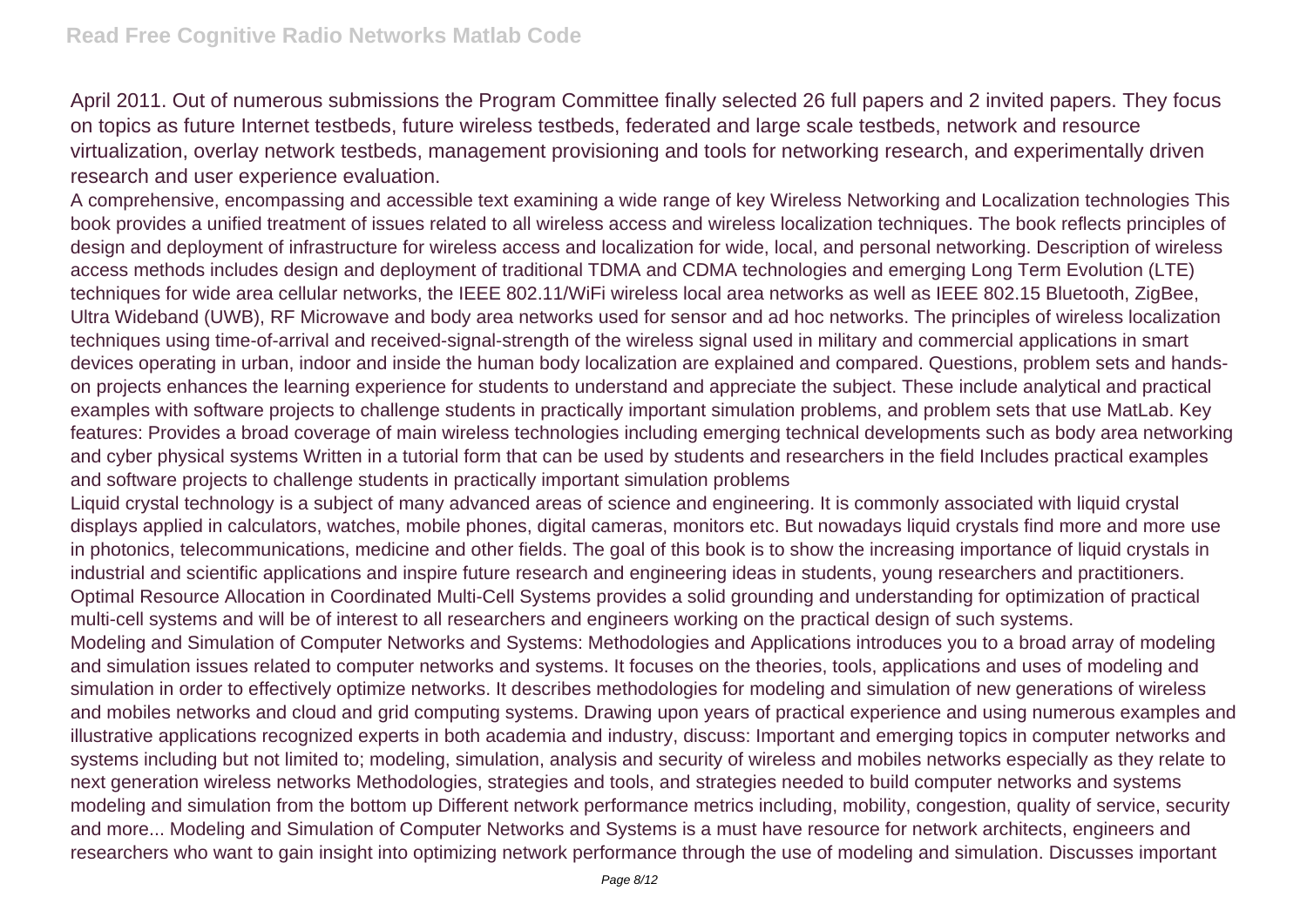and emerging topics in computer networks and Systems including but not limited to; modeling, simulation, analysis and security of wireless and mobiles networks especially as they relate to next generation wireless networks Provides the necessary methodologies, strategies and tools needed to build computer networks and systems modeling and simulation from the bottom up Includes comprehensive review and evaluation of simulation tools and methodologies and different network performance metrics including mobility, congestion, quality of service, security and more

Over the past few decades, devices and technologies have been significantly miniaturized from one generation to the next, providing far more potential in a much smaller package. The smallest of these recently developed tools are miniscule enough to be invisible to the naked eye. Nanotechnology: Concepts, Methodologies, Tools, and Applications describes some of the latest advances in microscopic technologies in fields as diverse as biochemistry, materials science, medicine, and electronics. Through its investigation of theories, applications, and new developments in the nanotechnology field, this impressive reference source will serve as a valuable tool for researchers, engineers, academics, and students alike.

This one-of-a-kind new resource presents cognitive radio from an antenna design perspective and introduces the concept of cognitive radio as a protocol that benefits from under-utilized regions of the spectrum. This book covers topics that govern the operation of a cognitive radio and discusses the use of reconfigurable antennas, reconfigurable filtennas, and MIMO antennas for cognitive radio. The analysis and design of different antenna systems are presented, compared and evaluated. New approaches to improve spectrum efficiency are explored by demonstrating how to design software controlled cognitive radio antenna systems. This new resource shows how to communicate using either interweave or underlay cognitive radio and demonstrates the benefits of designing appropriate sensing and communicating antennas. The first part of the book introduces the basic concept of cognitive radio and discusses the difference between cognitive radio and software defined radio from the RF system 's perspective. The second part of the book discusses the main antenna design requirements, procedures and challenges for cognitive radio. The third part of the book introduces new trends in cognitive radio implementation such as the implementation of MIMO antennas on cognitive radio, the use of machine learning techniques to optimize the performance of a cognitive radio environment, and the implementation of cognitive radar and cognitive radio in space.

Globally considered as one of the key technologies in the field of wireless communications, cognitive radio has the capability to solve the issues related to radio spectrum scarcity with the help of dynamic spectrum allocation. It discusses topics including software defined radio architecture, linear predictive coding, variance fractal compression, optimal Codec design for mobile communication system, digital modulation techniques, spectrum sensing in cognitive radio networks and orthogonal frequency division multiplexing in depth. The text is primarily written for senior undergraduate and graduate students, in learning experimental techniques, designing and implementing models in the field wireless communication.

This book constitutes the thoroughly refereed post-conference proceedings of the 10th International Conference on Cognitive Radio Oriented Wireless Networks, CROWNCOM 2015, held in Doha, Qatar, in April 2015. The 66 revised full papers presented were carefully reviewed and selected from 110 submissions and cover the evolution of cognitive radio technology pertaining to 5G networks. The papers are clustered to topics on dynamic spectrum access/management, networking protocols for CR, modeling and theory, HW architecture and implementations, next generation of cognitive networks, standards and business models, and emerging applications for cognitive networks.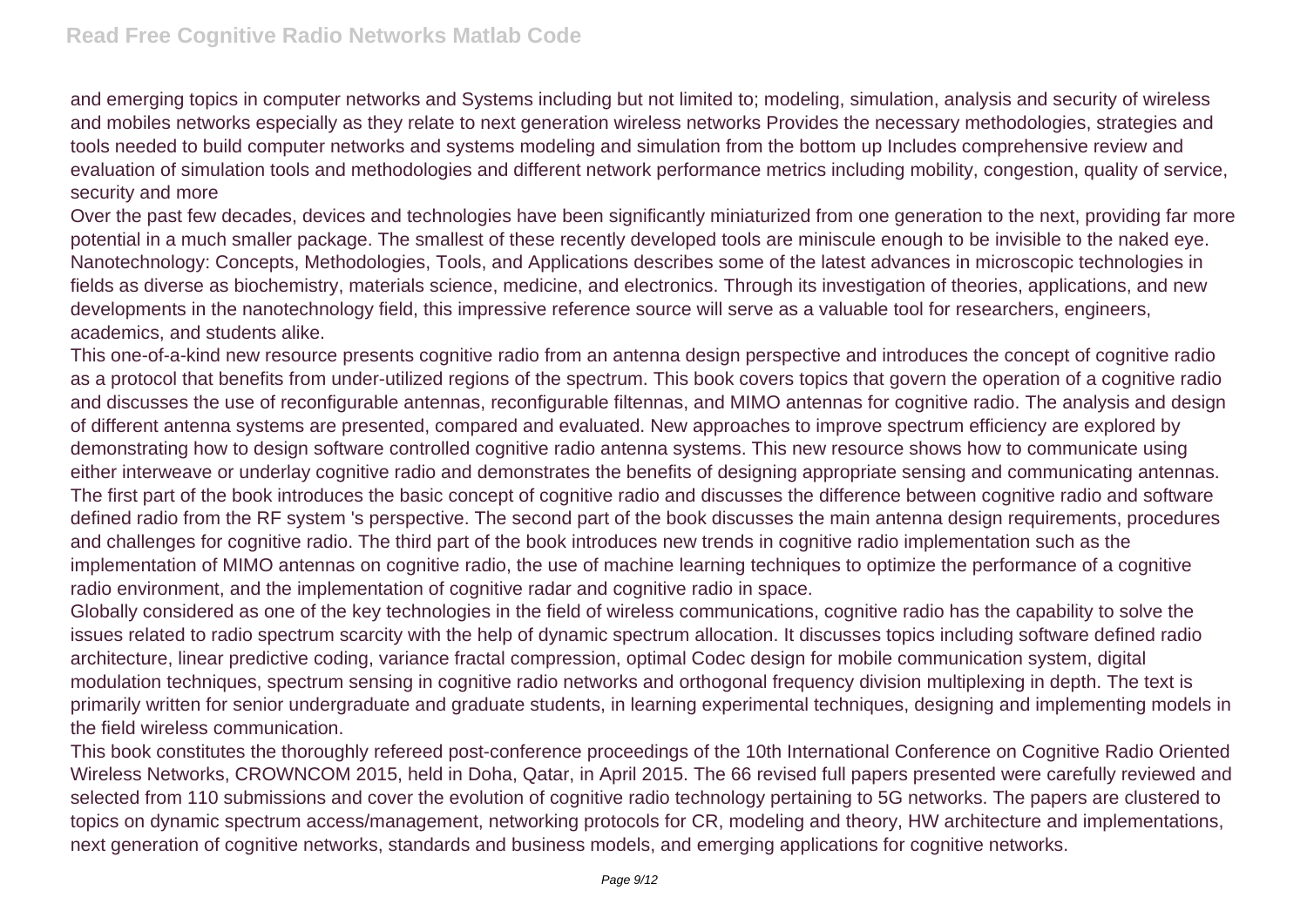Cooperative Cognitive Radio Networks: The Complete Spectrum Cycle provides a solid understanding of the foundations of cognitive radio technology, from spectrum sensing, access, and handoff to routing, trading, and security. Written in a tutorial style with several illustrative examples, this comprehensive book: Gives an overview of cognitive radio systems and explains the different components of the spectrum cycle Features step-by-step analyses of the different algorithms and systems, supported by extensive computer simulations, figures, tables, and references Fulfills the need for a single source of information on all aspects of the spectrum cycle, including the physical, link, medium access, network, and application layers Offering a unifying view of the various approaches and methodologies, Cooperative Cognitive Radio Networks: The Complete Spectrum Cycle presents the state of the art of cognitive radio technology, addressing all phases of the spectrum access cycle.

This book gives an overview of best effort data and real-time multipath routing protocols in WMSN. It provides results of recent research in design issues affecting the development of strategic multipath routing protocols that support multimedia data traffic in WMSN from an IoT perspective, plus detailed analysis on the appropriate traffic models. The key concepts and challenges you need to know about in a quick, practical guide, with minimum mathematics. Spectrum Management in Cognitive Radio NetworksLAP Lambert Academic Publishing

SPECTRUM SHARING IN COGNITIVE RADIO NETWORKS Discover the latest advances in spectrum sharing in wireless networks from two internationally recognized experts in the field Spectrum Sharing in Cognitive Radio Networks: Towards Highly Connected Environments delivers an in-depth and insightful examination of hybrid spectrum access techniques with advanced frame structures designed for efficient spectrum utilization. The accomplished authors present the energy and spectrum efficient frameworks used in high-demand distributed architectures by relying on the selfscheduled medium access control (SMC-MAC) protocol in cognitive radio networks. The book begins with an exploration of the fundamentals of recent advances in spectrum sharing techniques before moving onto advanced frame structures with spectrum accessing approaches and the role of spectrum prediction and spectrum monitoring to eliminate interference. The authors also cover spectrum mobility, interference, and spectrum management for connected environments in substantial detail. Spectrum Sharing in Cognitive Radio Networks: Towards Highly Connected Environments offers readers a recent and rational theoretical mathematical model of spectrum sharing strategies that can be used for practical simulation of future generation wireless communication technologies. It also highlights ongoing trends, revealing fresh research outcomes that will be of interest to active researchers in the area. Readers will also benefit from: An inclusive study of connected environments, 3GPP Releases, and the evolution of wireless communication generations with a discussion of advanced frame structures and access strategies in cognitive radio Page 10/12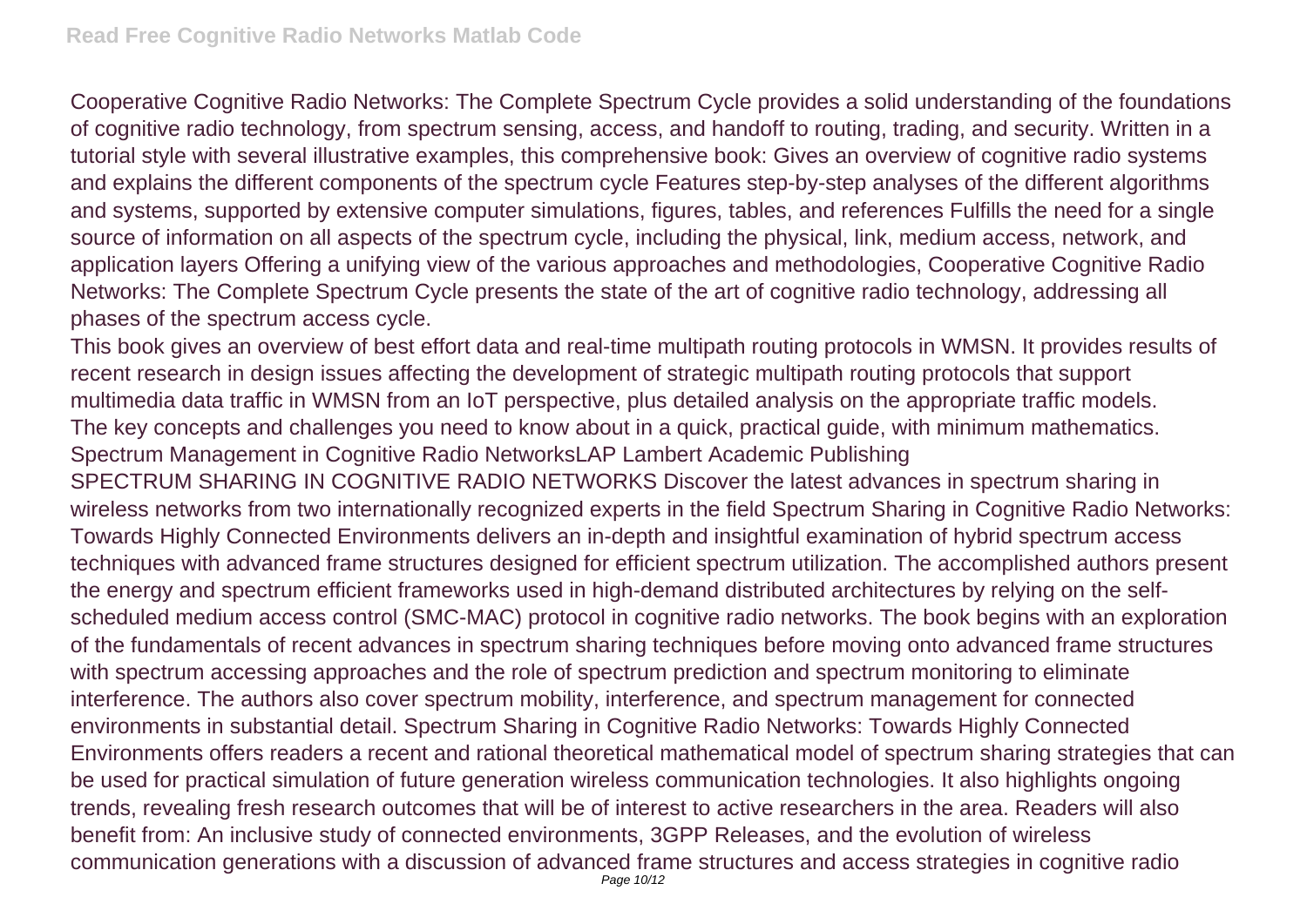networks A treatment of cognitive radio networks using spectrum prediction and monitoring techniques An analysis of the effects of imperfect spectrum monitoring on cognitive radio networks An exploration of spectrum mobility in cognitive radio networks using spectrum prediction and monitoring techniques An examination of MIMO-based CR-NOMA communication systems for spectral and interference efficient designs Perfect for senior undergraduate and graduate students in Electrical and Electronics Communication Engineering programs, Spectrum Sharing in Cognitive Radio Networks: Towards Highly Connected Environments will also earn a place in the libraries of professional engineers and researchers working in the field, whether in private industry, government, or academia.

This book provides holistic yet concise information on what modern cognitive radio networks are, how they work, and the possible future directions for them. The authors first present the most generic models of modern cognitive radio networks while taking their different architectural designs and classifications into consideration. While the spectrum resource is shown to be the most important resource for the cognitive radio networks, the book exposes the importance of the other resources that are needed to help drive the technology. The book then discusses in-depth the key tools (such as optimization and queuing theory) and techniques (such as cooperative diversity and relaying) that are being employed to formulate resource problems, investigate solutions, and interpret such solutions for useful and practical modern cognitive radio networks realization. Further, the book studies the impact of modern cognitive radio networks on other emerging technologies such as 5G, Internet of Things, and advanced wireless sensor networks and discusses the role that cognitive radio networks play in the evolution of smart cities and in the realization of a highly interconnected world. In discussing the future of the cognitive radio networks, the book emphasizes the need to advance new or improved tools, techniques, and solutions to address lingering problems in the aspects of resource realization and utilization, network complexity, network security, etc., which can potentially limit the cognitive radio networks in their stride to becoming one of the most promising technologies for the immediate and near future. Presents a concise yet detailed in study, interpretation, and evaluation of modern cognitive radio networks; Includes topics such as stochastic geometry approach and deep learning in cognitive radio networks; Provides direction for further research engagements and makes recommendations for practical cognitive radio network implementation.

This two-volume set (CCIS 848 and CCIS 849) constitutes the thoroughly refereed proceedings of the 5th International Conference Geo-Spatial Knowledge and Intelligence, GSKI 2017, held in Chiang Mai, Thailand, in December 2018.The 142 full papers presented were carefully reviewed and selected from 579 submissions. They are organized in topical sections on smart city in resource management and sustainable ecosystem; spatial data acquisition through RS and GIS in resource management and sustainable ecosystem; ecological and environmental data processing and management; Page 11/12